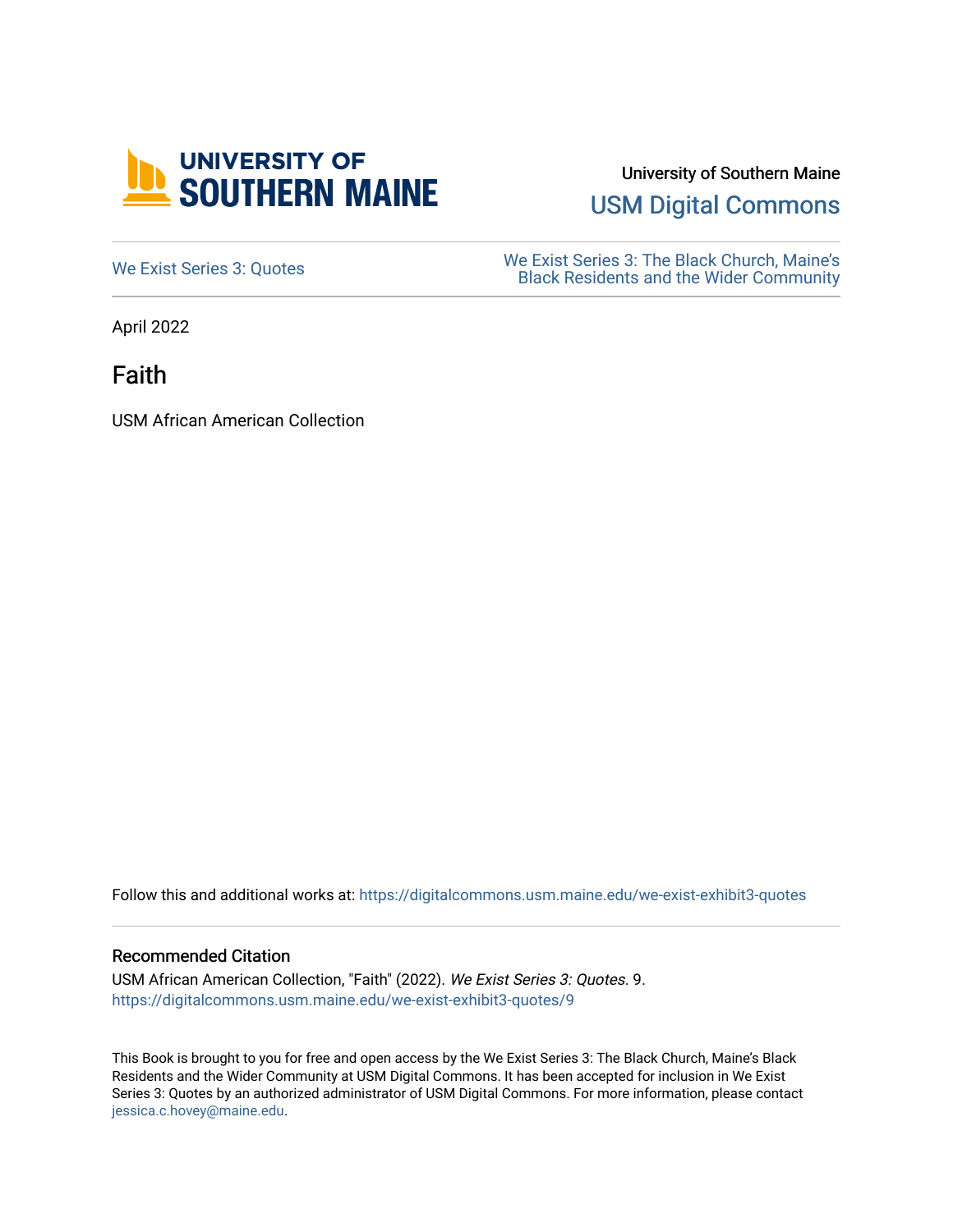# **Faith**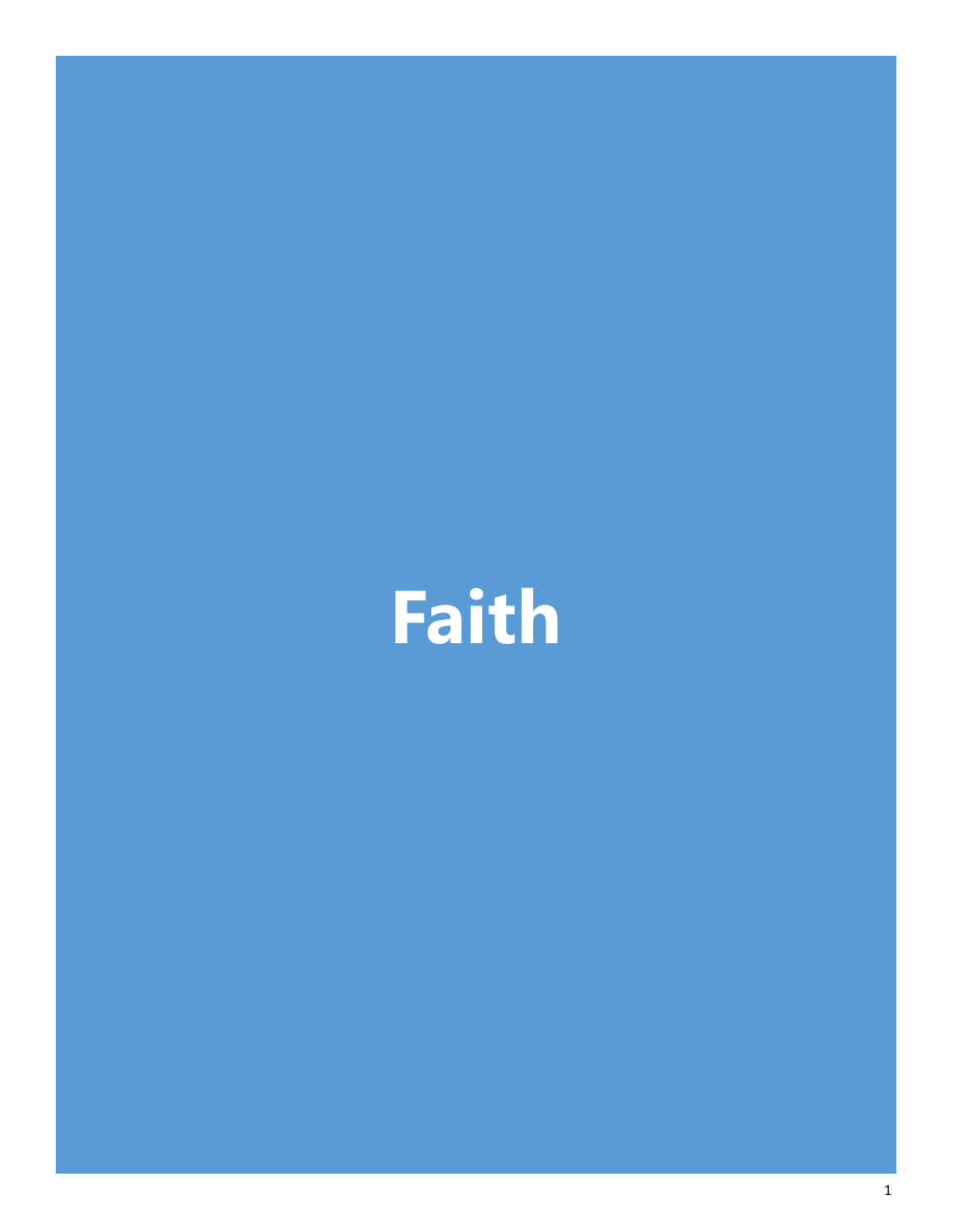## **Mr. James Mathews**

EXIST



"Well, I believe special things is that we all seem to have a bond here in this area. And I think that when you use the term African American, I believe that you're really saying something now because we have African people here as well as the people that migrated here, either from slavery or whatever, that are called African American. And I think that when we all seem to get together it's quite a joyful time. And I think most of the time that we get together is due mainly, although we all, you know, we have different faiths, but I believe the Christian aspect of our faiths is what is more telling. I think that when we get together either at Williams Temple or Green Memorial or at their church, there's so much joy in praising the Lord that it's just such a special time that we all have. And it's quite an eye-opener for me as a person to see the different customs, the different clothing, although I'd been familiar with kente cloth and stuff like that before. But to see the outfits that are around today up close and personal, it's really an eye opener."

Mr. James Mathews (age 59; born 1941 in Portland Maine; married with five children; lived in Maine all his life – lived in South Portland for over 26 years)

**Full Length Interview:** [Home is Where I Make It: Mathews, James](https://digitalcommons.usm.maine.edu/aa_hiwimi/4/)

# **Ms. Lucille Young**



"…And I sold that house, and I got a whole lot of money, and I went and paid for the one I got now. And I said I wanna thank god. Every day I thank God. I say if I had a thousand toungues, I couldn't than Him enough because I bought that house in likne '88 and I lost my job in '91. I'm living on social security and a pension now. If I hadn't bought that house I couldn't pay a mortgage today, tax, insurance. I couldn't do it; I'd be in the street. So I wanna thank God for lifting me up, to be able to work and earn money enough to take care of myself. So today I'm very happy, very happy. And I got a good church and I've got a house…"

Ms. Lucille Young (age 73; born 1928 in Jackson, Mississippi; moved to Maine in 1967)

**Full Length Interview:** [Home is Where I Make It: Young, Lucille](https://digitalcommons.usm.maine.edu/aa_hiwimi/6/)

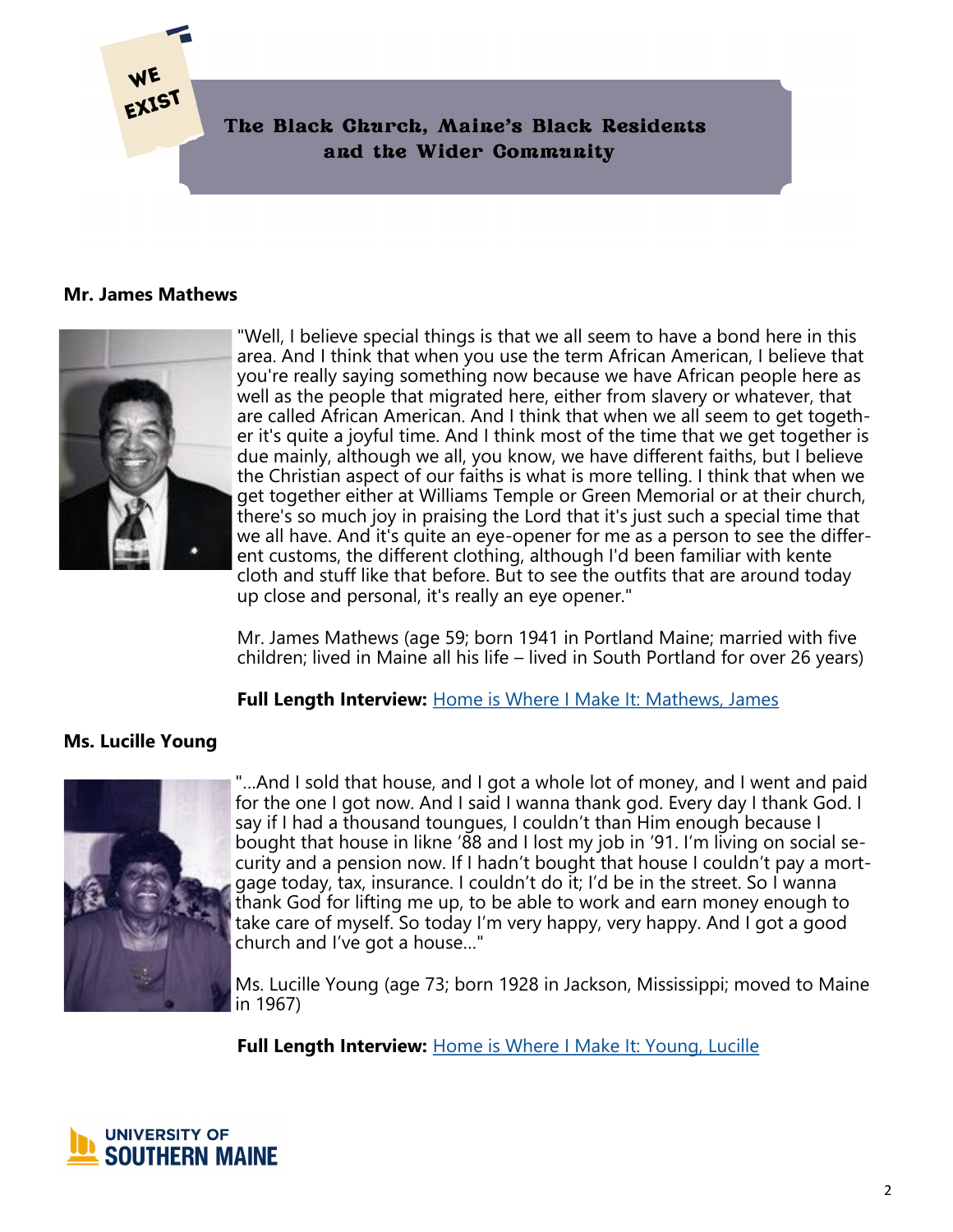#### **Ms. Rose Jackson**

**EXIST** 



"But we're coming a long way. I still do a day's work now with people, you know. And I clean my church, I do the church. It makes me feel good to have a church home to come to. And have Christian people that you can turn to when you're in need and wanna talk to somebody. That's what it's all about. Having somebody that you could talk to. Sometime, sometime it gets so lonely. Me and my husband will sit there and he says, 'Honey, somebody should call us,' you know. 'That's okay, we got God on our side.' You know, like that. I've got a thing that I do every morning when I wake up. I say good morning. 'Good morning, Jesus; thank you for sending your angels down to wake me up.' You know, that's just something I thought doing it myself, because you really don't wake up just by yourself. The Lord and His angels wake you up. And it make you feel so good, you know. And we got this big double bed, and I look over and I see my husband still breathing, and I say, 'Thank you.' Because he had a stroke last year, but he's still doing good. Thank God."

"I could brag all day about how good God been to me. He really has. I'm 66 years old, and I have 6 children. And my first husband died; left me with 5 children. And I still didn't let it stop me. I went on. The Lord sent me this good husband I have now. Me and him had a daughter; she's 32 now, she's not a baby. And I didn't have no car or nothing to get to church with. But this wasn't the church I was going to go; this is a new church. We were going up at Green Memorial Church at the time. We'd catch the bus; go up to church. I don't care how bad it was, I always went to church on the bus. What would I have to lean on if l didn't have the Lord and the Christian peoples? It was hard, but the Lord sent me brother John Jackson. And he was from a home with 12 children, and 9 brothers. And you know what I do? I make a joke: I tell them I got the best one out of the 9. He's got two brothers as ministers. They have a church home in Auburn. I've been blessed. A lot of people say 'lucky,' but you're lucky when you win something and you're blessed when the Lord had did something for you. That's the way I put it. And God has always been there for me."

"And I'm jumping all around, but I can't help it. I can't help but to thank God for Reverend Coleman-our pastor we have here. He is a sweet young man. I have a son the same age he is. You know, we was wondering what we was gonna do for a minister; we wondered. Done had but one little room in this building here. Now you think about it now. How good God been. And he sent this young man from Louisiana to the mill….

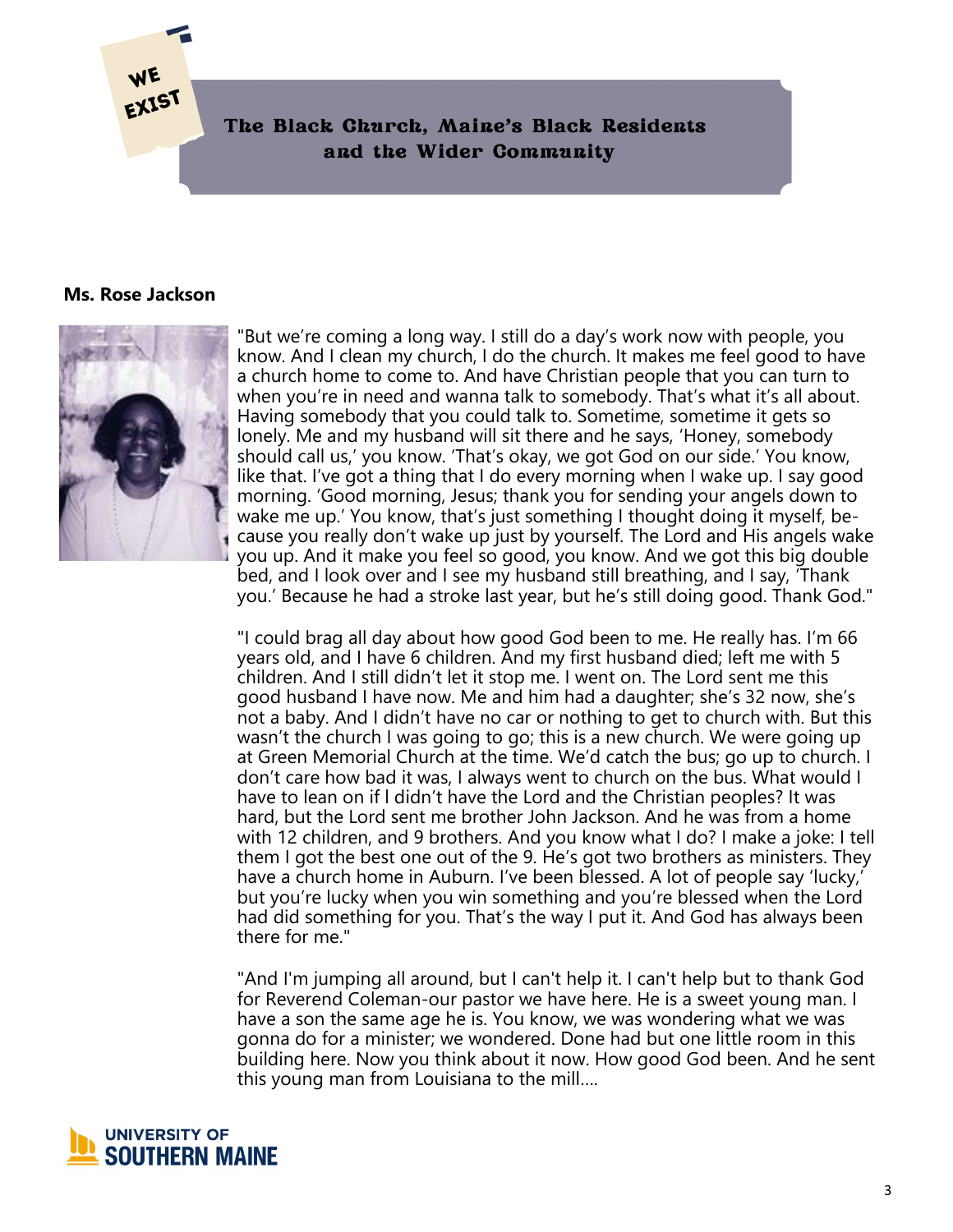# **Ms. Rose Jackson [continued from previous page]**



"...It's Sapphi now; it used to be another name. So before Mother Williams died, she found this young man and asked him would he be our minister, because her husband was found dead out back of the church, on the ground with a heart attack-Bishop Williams. So now Reverend Coleman decides to take over there, and look what God have did for us since he took over. Fourteen years. You know."

"And I could brag all day on the Lord because a human didn't do it, the Lord did it. And he's a good man. Reverend Coleman will be there; he's there for us all the time, regardless. I say, 'Thank God he's saved because somebody call on me like that, I don't know can I do it all the time. You know. I'm there for people, though. My main thing now is visiting the older peoples that are older than I am. In nursing homes and convalescent homes, whatever."'

"That's the worse thing in the world putting a child in the ground. I didn't know what to do; I said, 'Lord, what is I going to do?' So one day I went for a walk. And we got a seaside nursing home by the water over there and we got a big beach sitting out there. And I was sitting down. 'Lord, why did you take her?' I'm just rocking back and forth. 'Lord, why did you take her?' And God knows if l had a Bible, I'd put my hand on it. This voice come to me and said, 'My child, she wasn't yours in the beginning; I only loaned her to you.' I thought somebody was talking with me. And I looked around; I didn't see nobody. And I got all shaky like. Then I heard this other voice, 'Look around you, my child.' And you know what was behind me? A nursing home with peoples in there didn't even know their names. And I got up and I went in that nursing home, and after that day I said, 'Lord, thank you; I will never complain no more because I thank you for the 41 years you gave me with her.' If everybody could think that way, you know. Last year, my husband had a stroke in May, my oldest son was in a coma 31 days, but I kept on going. And I had a friend that looked at me. I belongs to a grange out in Westbrook, and we were there at the meeting and she kept looking at me. And I said, 'Why are you looking at me like that?' She said, 'How can you smile and talk when all this trouble, you know, like it is?' And I said, 'That's because I know the Lord.' And she said, 'I know Him, too.' 'And, but see, I serves Him. And when you serve Him, you got the best friend in the world when you got Him to talk to.' A many a day I have got in my car and just parked and read my Bible and thank Him for the thing he did…"